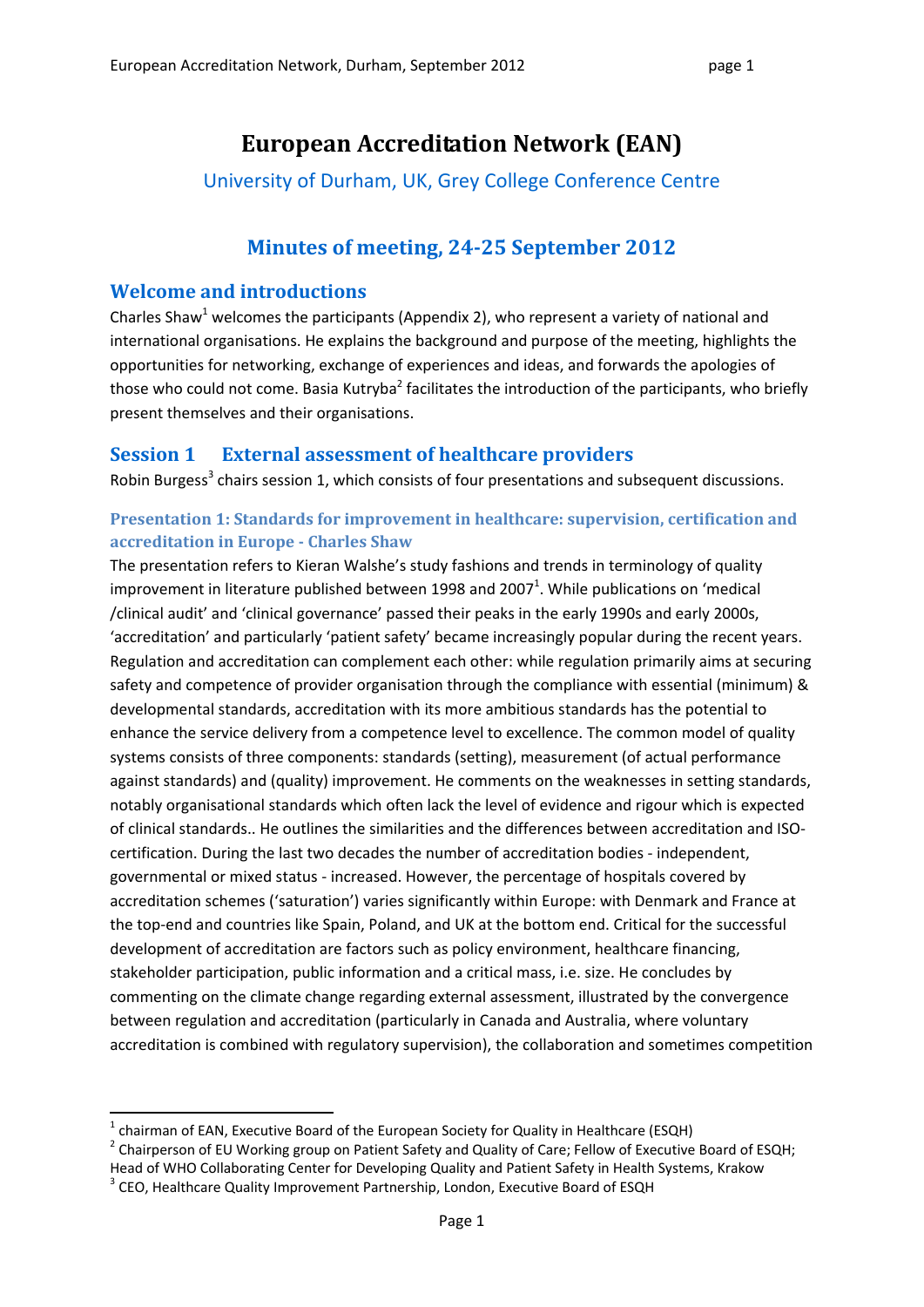between ISO‐certification and accreditation, increasing demand for cross‐border healthcare provision to be externally assessed and the need for cross-border standards.

#### **Discussion:**

Of particular interest is the fact that hospital accreditation is uncommon in the UK, although the King's Fund accreditation initiative started in the 1980s. Robin Burgess, the chairman of session 1, suspects that the very nature of the state‐run National Health Service may have inhibited the development of accreditation in the UK.

A comment is made that the compliance with standards does not guarantee that (excellent) outcomes will be achieved.

### **Presentation 2: Certification of healthcare facility, European Partnership for Accreditation (EA) Paul Stennett4**

At the beginning of his presentation, Paul Stennett depicts the accreditation infrastructure in Europe, as mandated by the European Union, which consists

- at the national level of accreditation bodies like the UK Accreditation Service (UKAS),
- at the regional level of the European Partnership for Accreditation (EA) and relates
- at the international level to the International Laboratory Cooperation ( "ILAC) and the International Accreditation Forum ("IAF")

In 1995 UKAS itself converted from a governmental body into a private, "not for profit" company, required by the UK Government to work in the public interest. Paul Stennett defines and outlines the particulars of accreditation and certification, which are occasionally confused in healthcare quality systems. UKAS currently accredits all medical laboratories in the UK on behalf of the Royal College of Pathologists, and has recently started accreditation of the UK's diagnostic imaging services and physiological diagnostic services for the Royal College of Radiologists and Royal College of Physicians , respectively. The standards in the aforementioned schemes use ISO9000 as the basis for the Quality Management System, however he then demonstrated how ISO9000 was developed to meet the requirements of the Royal College of Pathologists to become the globally accepted standard for medical laboratories, "ISO15189" . ISO has its roots in the standardisation of the production of goods, which often creates the fear of inflexibility amongst service providers like hospitals, however, the previous example shows how it can be adapted. Paul Stennett concludes his presentation with a list of essential requirements of assessments, which include (i) impartiality/integrity and independence of the accreditation body, (ii) ensuring the competence of the assessors,( and in healthcare UKAS uses clinically qualified Peers), (iii) appropriate resources and facilities, (iv)actual performance and the evaluator's capability of sustaining the required level of performance.

 <sup>4</sup> CEO UK Accreditation Service (UKAS)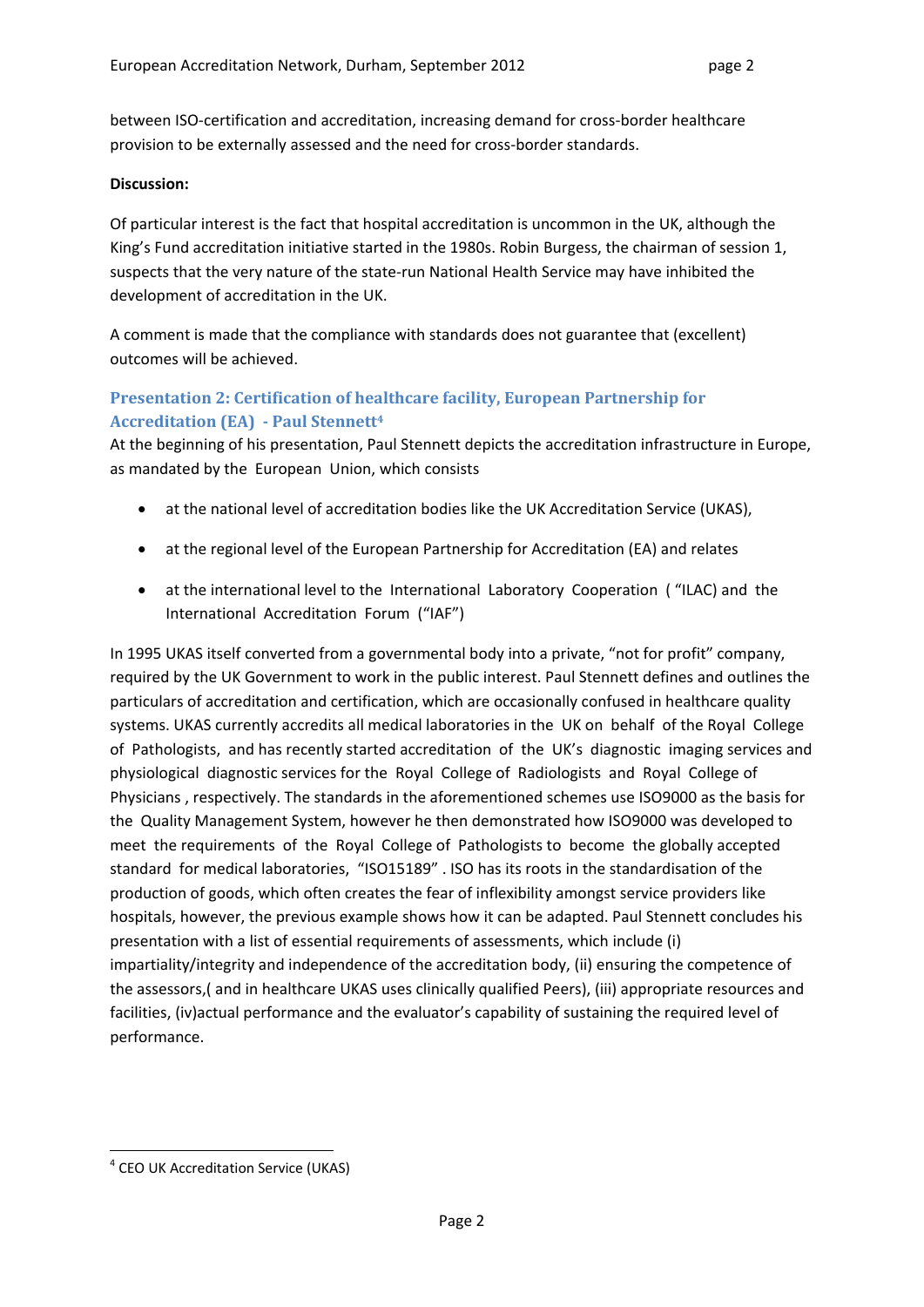## **Presentation 3: European Standards: role of national standards bodies (NSB) and Comité Européen de Normalisation (CEN) Rob Turpin5**

Rob Turpin briefly describes the relationship between Comité Européen de Normalisation **(**CEN)<sup>2</sup> and its 30 members and 17 affiliate states. At the international level, CEN and ISO formed an agreement to avoid duplication of work. While the global ISO‐standards are not automatically transposed into national standards, EN‐standards are within the CEN member states. The development of a new EN standard entails a consensus‐driven approach with a public enquiry (consultation) and national votes. The consensus‐approach does not, however, necessarily imply 'unanimity'. European standards in healthcare serve a variety of purposes: they provide patients with confidence and protection, support legislation and set required levels of healthcare service, can be used to measure staff competence and service quality and thus provide a framework for certification of healthcare providers and ultimately contribute to more equal healthcare provision across Europe. Several EN standards in the area of healthcare have been recently developed, including prEN 15224 *– Healthcare services QMS (2012).* Rob Turpin concludes his presentation with three recommendations:

- Use existing specifications or guidelines as base documents for CEN standards;
- For new standards ideas, CEN should use professional networks and NSBs to create a better common understanding from the outset;
- CEN should work closely with European organisations to establish their strategy for health service standards.

### **Discussion:**

Basia Kutryba refers to the experience in Poland, where healthcare professionals expressed their dissatisfaction with the application of healthcare standards, which they perceived as a 'bureaucratic burden'. Basia Kutryba assumes that an inquiry amongst health professionals in other European countries might reveal similar perceptions.

A further topic in the discussion is the distinction between 'certification' and 'accreditation'. For healthcare professionals, accreditation means recognition of training, services or providers; in the regulated ISO system it means recognition of the auditors or certification agency – healthcare accreditation would be regarded as "certification". (A paper comparing the systems has been submitted for publication<sup>3</sup>.)

## **Presentation 4: Role of healthcare supervisory organisations and of the European Partnership of Supervisory Organisations (EPSO) Jooske Vos6**

EPSO was founded in 1996. The current objective of EPSO is to improve quality and safety of healthcare and social care in Europe. As a voluntary cooperation network, it conducts biannual meetings amongst the partner organisations and provides a platform to voluntary exchange, discuss and learn from experiences, ideas and knowledge, and in particular to identify best and bad practices in inspection, regulation and monitoring. The partner organisations vary very much as to their national legislation, mandates and competences in direction, inspection and enforcement, their assessment methods and standards. A particular focus in Jooske's presentation forms the peer review approach applied in 2011 in the evaluation of the Norwegian Board of Health with the aim to

 $<sup>5</sup>$  Sector Content manager, Healthcare – BSI Standards  $<sup>6</sup>$  EPSO secretariat, Director EURinSPECT</sup></sup>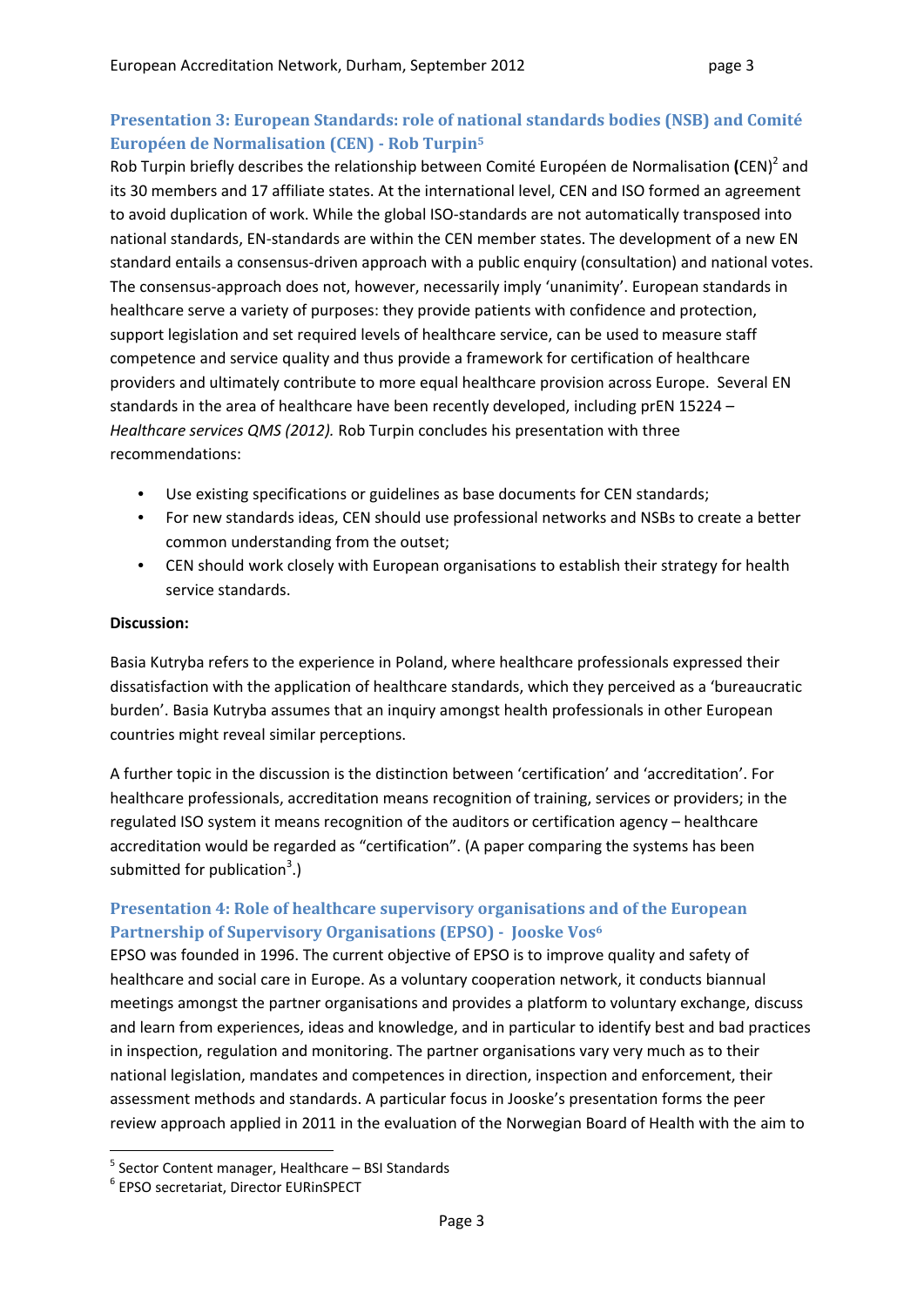identify areas for improvement and further standard setting. The approach combined document review, observation and interviews. A set of norms were established prior to the evaluation. 13 key areas were assessed, including internal quality systems, personnel, inspection methods and procedures and impact assessment. Jooske Vos highlights that the Norwegian case can serve as a model for future peer evaluations amongst the partner organisations. Further peer evaluation and research by third parties will be instrumental in the validation and development of the norms. Her vision for EPSO is to develop towards a more quality oriented network of professional supervisory organisations.

#### **Discussion**:

Specific questions are raised about the peer review evaluation conducted in Norway and parallels with the beginning of the ISQua peer review for healthcare accreditation in New Zealand.

The common threads of the further discussion of session 1 are:

- Certification and accreditation similarities between ISO-certification and accreditation
- Relationship between accreditation and regulation differences and common purposes
- Importance of patient engagement and public information

The experiences from different countries in Europe, represented within the audience, include:

Private hospitals in Denmark have two types of inspections, one through regulation and one from accreditation. The purposes of the two are different. Regulators focus on patient safety, accreditors on quality improvement. All evaluation accreditation reports are public. The accreditation organisation informs the regulators in case of poor, safety‐compromising hospitals. This is different in the Netherlands. Yet, the healthcare inspectorate (IGZ) can consult the Netherlands Institute for Accreditation in Healthcare (NIAZ) website to find out if a hospital has not been accredited.

In the United Kingdom, the relationship between accreditation schemes and regulators is evolving. UK moved back from accreditation. The NHS hospitals are regulated by Healthcare regulators and became less aspirational concerning quality improvement.

Wales: The practice of regulation in Wales is very different from Care Quality Commission (CQC) in England. The Healthcare Inspectorate in Wales (HIW) is considered to be one of the most ambitious regulators. It is a small country only, which has no national accreditation system.

England: there are incentives for good organisational performance, but these are independent from accreditation and regulation.

Poland: There is no relation between the accreditation and regulators and no incentives are in place for hospitals to become accredited.

## **Session 2 European activities in quality in safety**

Charles Shaw chairs session 2, which consists of four presentations and two discussion blocks.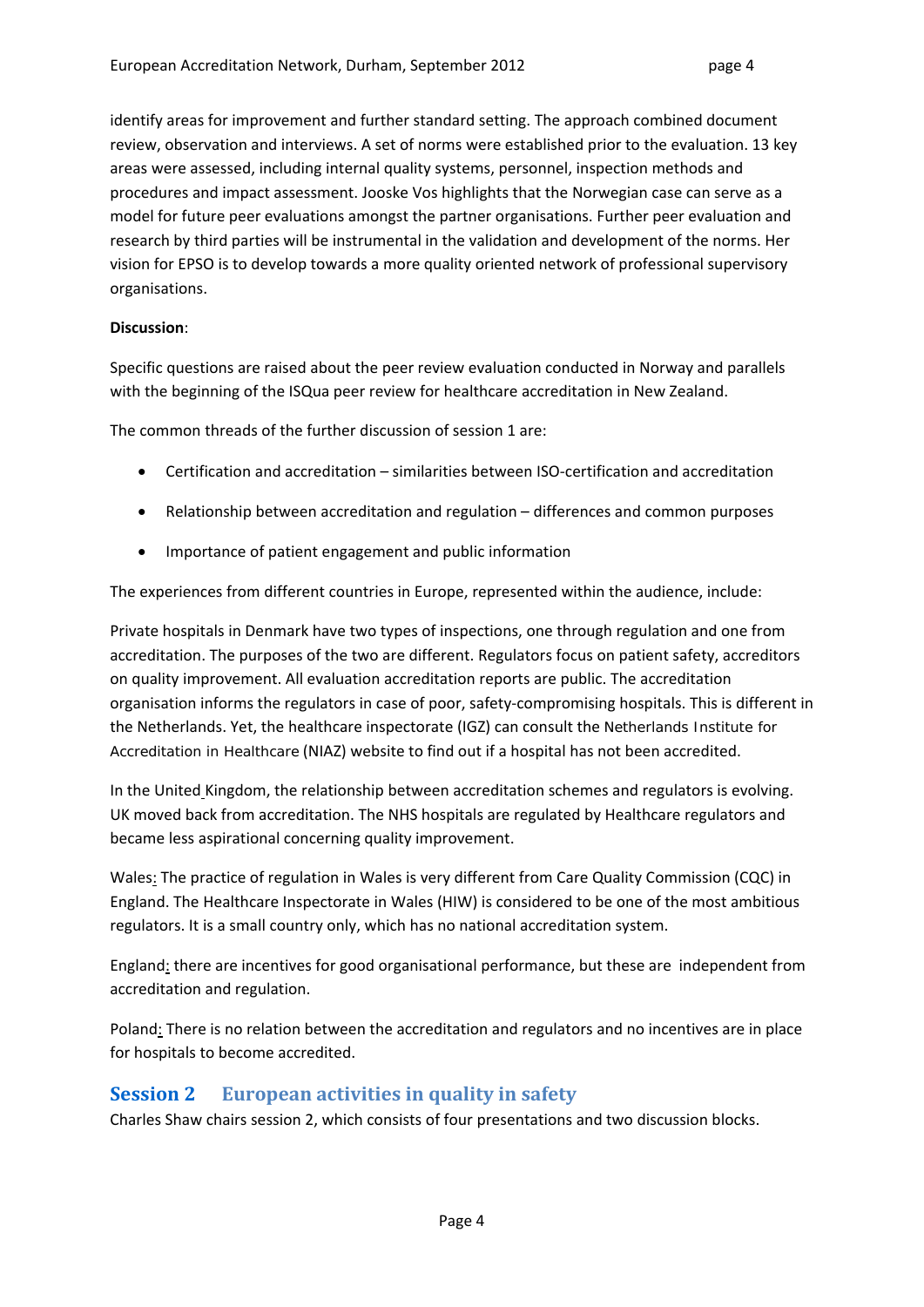## **Presentation 5: European Policy, organisation, research and activities for healthcare improvement Basia Kutryba**

At the beginning, Basia Kutryba sensitises the audience about patient safety by stating that '8 ‐ 12% of patients admitted to hospital in the EU suffer from adverse events whilst receiving healthcare'. She explains that although the primary responsibility for healthcare lies with the member states, the European Commission supports the cooperation across the EU and with the Commission through legislation and specific activities in healthcare quality**.** The EU‐activities include the establishment of a working group on patient safety and quality of healthcare, projects & research, the *Council recommendation on patient safety* and collaboration like the *Joint Action on patient safety and quality of healthcare*. Amongst the projects & research that the EU has been co‐funding are COMAC (1990‐93), ExPeRT (1996‐99), ENQuaL (2003‐05), MARQuIS (2005‐08), SIMPATIE (2005‐07),EUNeTPaS ( 2007–10) and the ongoing research projects DUQue and *Handover*. At Senior EU Level the issues of 'which areas of quality should and could be addressed at EU level' and 'how to ensure patient empowerment and involvement of health professionals' have been discussed. Here, Basia Kutryba refers to the *Directive 2011/24/EU on the application of patients' rights in cross‐border healthcare* and outlines the related challenges of patient empowerment and involvement of professional organisations. Her presentation concludes with the description of the *Joint Action on Patient Safety and Quality of Healthcare*, a special EU‐initiative aiming at sustainable cooperation between its member states.

The chairman of session 2 thanks Basia Kutryba for her subtle, diplomatic presentation, which pointed out the quandary of the situation: although healthcare quality is a public issue that requires a joint action across the EU, the member states do not appreciate interference referring to principle of 'subsidiarity'.

**Presentation 6: Safety standards European hospitals: rational and reality Charles Shaw** The Self Assessment for Patient Safety in Hospitals (SANITAS) project incorporates advice from numerous European and national sources into a tool for assessing quality and patients & staff safety in European hospitals4.

The rationales for the SANITAS project are, as Charles explains at the beginning, the lack of a research/evidence‐based approach in healthcare policy and practice, fragmented certification, accreditation and regulation across borders and the absence of a central clearing house and formal mechanisms to establish and share best practice on hospital organisation. European quality and safety standards can provide guidance for managers and clinicians to introduce systems that reduce unacceptable variation. Unified standards would also allow for a consistent assessment of hospitals and patients, public and payers. Based on existing research and guidance from various sources, the SANITAS project designed a self‐assessment tool and further improved it through a voluntary field‐ test in ten Italian hospitals. The tool covers the areas of patient/staff and environment safety, patient rights, workforce and clinical practice. The next steps will entail validating the tool, identifying training needs and evaluating the assessment procedure and compliance.

### **Discussion:**

Carlo Ramponi, JCI, points to the diversity of countries and the different levels of healthcare achievements in the European member states. He considers it unrealistic to expect the same performance level in every country and prefers a step-wise approach, starting with basic standards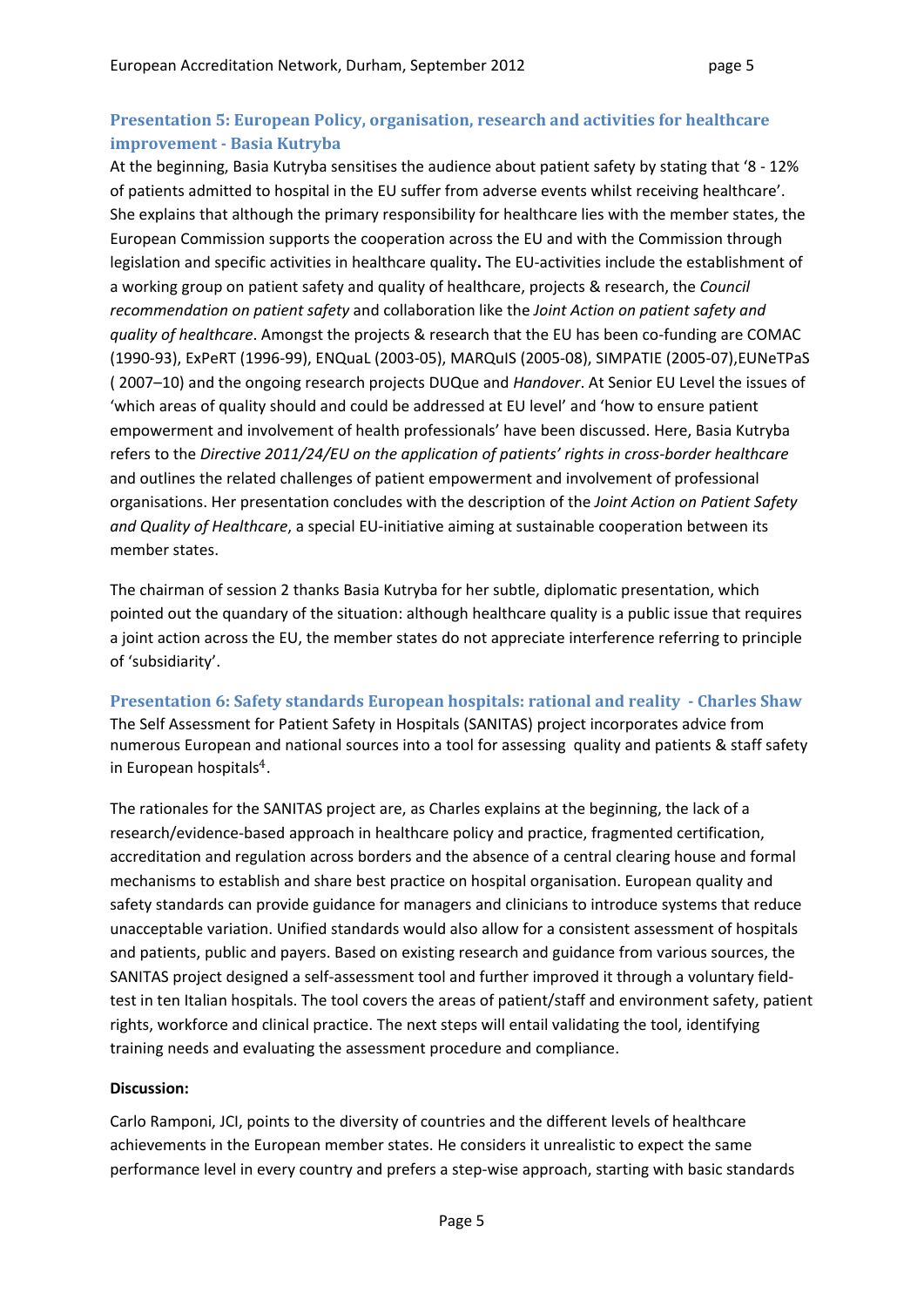for those countries that are less advanced. In his reply, Charles Shaw stresses the need for incentives to stimulate the hospitals advancing to the next level of standards such as by "graded recognition" in South Africa.. There could be one set of worldwide standards (requirements such as JCI , but different levels of compliance with individual criteria.. Jooske Vos further elaborates, proposing that there could be different levels of achievement in one country, such as with academic hospitals at the top and some 'regional' hospitals at the bottom end.

A further discussion builds on this idea. Charles Shaw stresses on the importance of equality of services as a principle, taking the divide between Northern and Southern Italy as an example. Giovanni Caracci finds it appealing to have basic patient safety for every hospital as a starting point. Harmonised European standards and regulation for healthcare could play an important role within the context of a decentralised healthcare system within a country like Italy.

Jörg Pruckner, CPME, points to the financial/economic aspects. He raises concerns whether quality in healthcare can be improved in the context of economic crises and scarce funding. Charles Shaw highlights that poor quality often results from bad management of existing resources rather than the need for more staff, equipment or money; quality improvement therefore does not necessarily lead to high costs.

Being asked about the purpose of the SANITAS the project, Charles Shaw states that the MARQuIS and DUQuE projects showed that basic safety practices are missing in many European hospitals. but the EC does not have the legal competence to enforce EU guidelines. Several participants shared concern at the lack of information in the public domain about the safety levels in hospitals.

Jan Vesseur expresses the importance of systems that control hospital quality in every country. A government should not be concerned with one particular hospital, but ensure that an effective quality assurance/improvement system is in place at the various levels in the country, which can be based on accreditation and/or regulation/inspection. Further expanding this idea, Charles Shaw proposes that all regulators should themselves be independently assessed, not necessarily by the government, but by peer review, like EPSO conducted in Norway.

## **Presentation 7: Professional association views on health service standards Jörg Pruckner7**

At the beginning, Jörg Pruckner introduces the Comité Permanent des Médicins Européens (CPME) to the audience, whose activities amongst others include professional practice, patient safety and patient centred healthcare<sup>5</sup>. CPME considers European standardisation as beneficial in many respects. Standardisation needs to respect that healthcare services are complex and of specific nature. Therefore, regulations on healthcare services are to be developed with the best possible expertise and should form an integral part of the healthcare system. He refers to the draft CEN standard on aesthetic surgery services as a negative example, which shows the conflicts with existing competences at national level, particularly when those standards are drafted outside the structures that ensure profession's expertise. Jörg Pruckner concludes that no standards should be developed in contradiction to European or national legislation. This is to ensure legal clarity for patients and to avoid parallel framework of reference for professionals.

  $7$  CPME Vice president and rapporteur on standardisation. Comité permanent des médicins Européens. Standing committee of European Doctors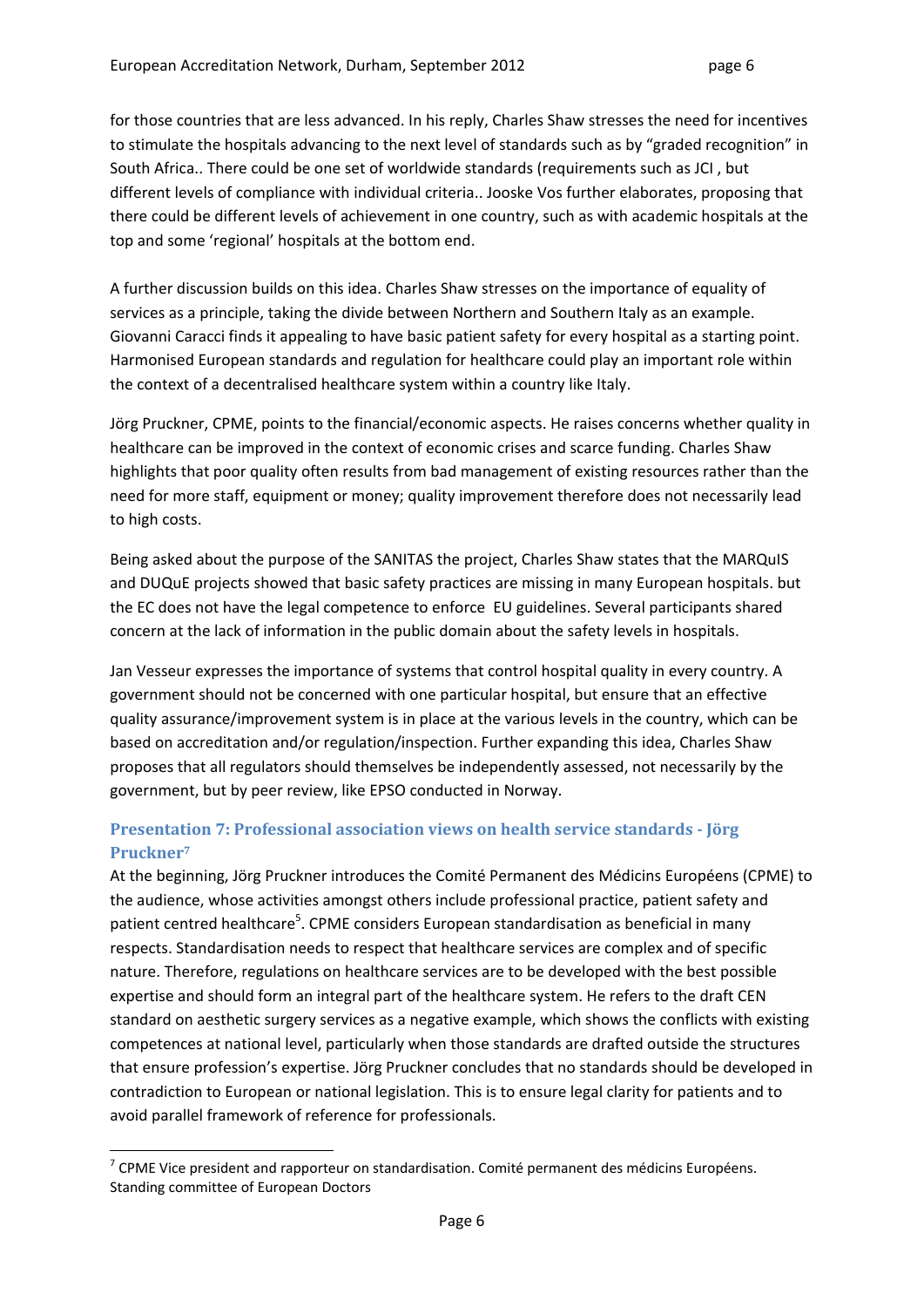In summary, it can be stated that

- ‐ CPME not satisfied with certain developments in the standardisation process,
- The healthcare professions need to be involved in the process of standardisation.

## **Presentation 8: Anaesthesia Clinical Services Accreditation (ACSA) Charlie McLaughlan8**

Charlie McLaughlan gives a brief ad‐hoc presentation about the development of standards for anaesthesia clinical service accreditation. He explains that the initiative is still in a pilot phase. The activities entailed a survey on how standards were applied, which yielded a return rate of 100 per cent. So far 168 standards have been developed through the involvement and consultation of specialists, employers, patients and others. Neither, regulators nor governmental bodies were involved, though, the Care Quality Commission has adopted the standards and applies the guidelines in their assessment of healthcare services. The standards are meant to be supplementary and not replacing the expertise of the senior anaesthetists.

#### **Discussion:**

Llively discussion follows on issues of 'revalidation' of individual doctors, and potential conflicts with other specialties in overlapping areas of standards. This leads to the questions, 'how much freedom should be given to those who develop the standards? And which stakeholders to involve? Dr McLaughlan reports that there were not many overlaps between ACSA and other specialties or existing guidelines. Jörg Pruckner states that there is a harmonising process within the CPME to reconcile different standards within each EU country, but rules are needed to harmonise overlapping areas between different professions.

Asked whether the Royal College of Anaesthetists also conducts audit compliance, Charlie McLaughlan clarifies that it does not, but leaves the standards to be used in 4 year cycle of self‐audit and self‐check, and CQC in their inspections. Further discussion highlights the complementary roles that various bodies ideally play in setting and enforcing standards, directing and inspecting hospitals. The audience agreed that self‐assessment alone is insufficient to ensure healthcare quality and safety. Quality checks should also include unannounced inspections. Reference is made to the experience of the healthcare inspectorate IGZ the Netherlands. Jan Vesseurs, IGZ, and Jorien Soethout, NIAZ (the national accreditation programme), provide more details about the *visitatie*, which is a longstanding professionally based peer-review system that started in teaching hospitals. In the past, the results of the peer‐audit were shared with the doctors only, which formed an image of secrecy. Nowadays *visitatie* reports are shared with the particular hospitals boards. Jan Vesseur points to the responsibility of the boards of hospital directors to assess and ensure that their hospital departments comply with the guidelines and standards. Although IGZ and NIAZ do not directly forward their assessments to each other, IGZ receives NIAZ accreditation reports often from the hospitals upon request, and NIAZ indicates the status of the accreditation process on its website.

### **Session 3 Clinical service standards**

Session 3 is chaired by Jan Vesseur, IGZ, and consists of three presentations and discussion

  $8$  Director of Professional Standards, Royal College of Anaesthetists Quality Management of Service Committee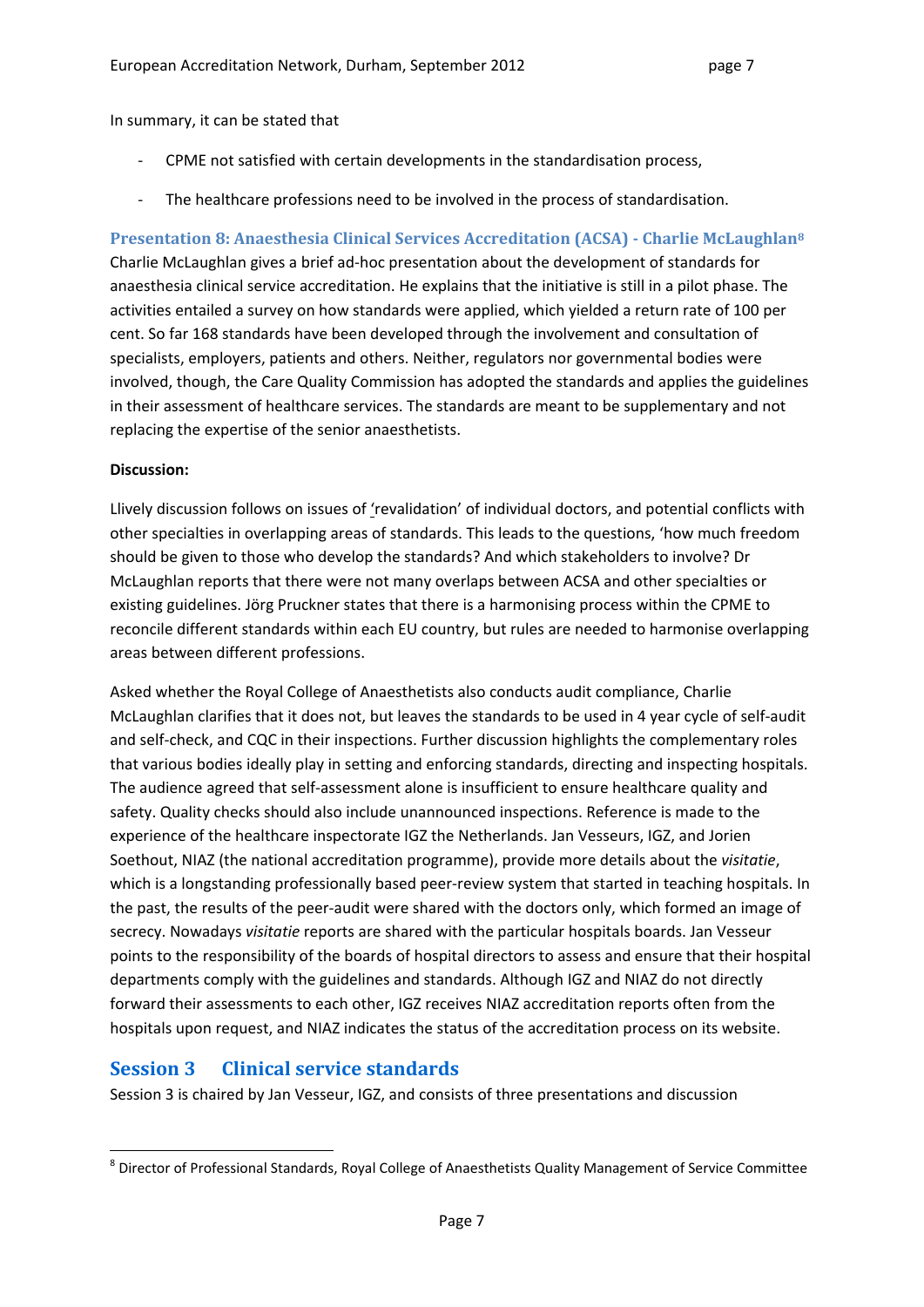## **Presentation 9: Opportunities for intercollegial and crossborder accreditation of clinical services Roland Valori9**

Roland Valori describes the accreditation scheme that is offered for Gastrointestinal endoscopy in the UK by the Royal College of Physicians (RCP)<sup>6</sup>, the opportunities this entails for service providers and the future role of the RCP in accreditation. He starts by exploring clinical service accreditation as a framework of purpose, policy and priorities, emphasising the particular challenge to bring the priorities of the key stakeholders together. The accreditation scheme has been developed by the Joint Advisory Group on Gastrointestinal Endoscopy (JAG), representing various professions, organisations and patients (www.thejag.org.uk). Initially the patient‐centred standards of the so called endoscopy Global Rating Scale (GRS) related to the domains of (i) clinical quality and (ii) quality of the patient experience only. Two more domains, (iii) Workforce and (iv) training were added later. The grading system consists of four levels (excellent, good, basic and inadequate), each of which is defined by one to four measures. GRS functions as an on-line check list, comprising approximately 200 measures in 21 items in the four above mentioned domains. Although it remains a challenge to convince the medical professionals, GRS has shown a high compliance with self‐rating. Yet, the self‐ assessment needs to be validated. The validation is part of the accreditation visits which are conducted by a team of three peer assessors. The preparation for the accreditation usually requires many efforts from the healthcare provider, yet there are various levers which reward those efforts and support accreditation in the long run. Several countries have adopted the endoscopy GRS or adapted them, such as Canada and Austria. The accreditation scheme in endoscopy is one amongst several others that the Royal College of Physicians runs. This raises the issue of the future role of RCP in accreditation, (i) leading: the medical specialities, linking with other colleges and lobbying amongst commissioners. There are still a number of questions concerning the methodology, particularly

- What should be accredited: pathway, speciality, service, ward, hospital
- ‐ What are the boundaries: quality, safety and patient experience
- ‐ What about training, workforce, innovation, research, prevention, productivity
- ‐ Should it inform professional revalidation?

Roland Valori concludes his presentation with an illustration, which depicts the opportunities that GRS either as standards framework or in combination with accreditation provides for healthcare organisations. Some will fly, some will drift and some will crash. The crucial factor for success seems to be leadership.

## **Presentation 10: Audit, enquiry and registry data as part of accreditation of clinical services Robin Burgess10**

Robin Burgess outlines the potential for clinical standard development, accreditation and quality improvement arising from the evidence collected by HQuIP in clinical audits and inquiries. He commences by providing background information about the Healthcare Quality Improvement Partnership (HQuIP), its status as a non-for-profit organisation and its particular role in national audits, confidential enquiries in clinical and social services in England. Through its involvement in

<sup>9</sup> Gastroenterologist, National Clinical Director for Endoscopy, Clinical Director for Accreditation, Royal College of Physicians (RCP), London<br><sup>10</sup> Chief Executive Officer, Healthcare Quality Improvement Partnership (HQuIP)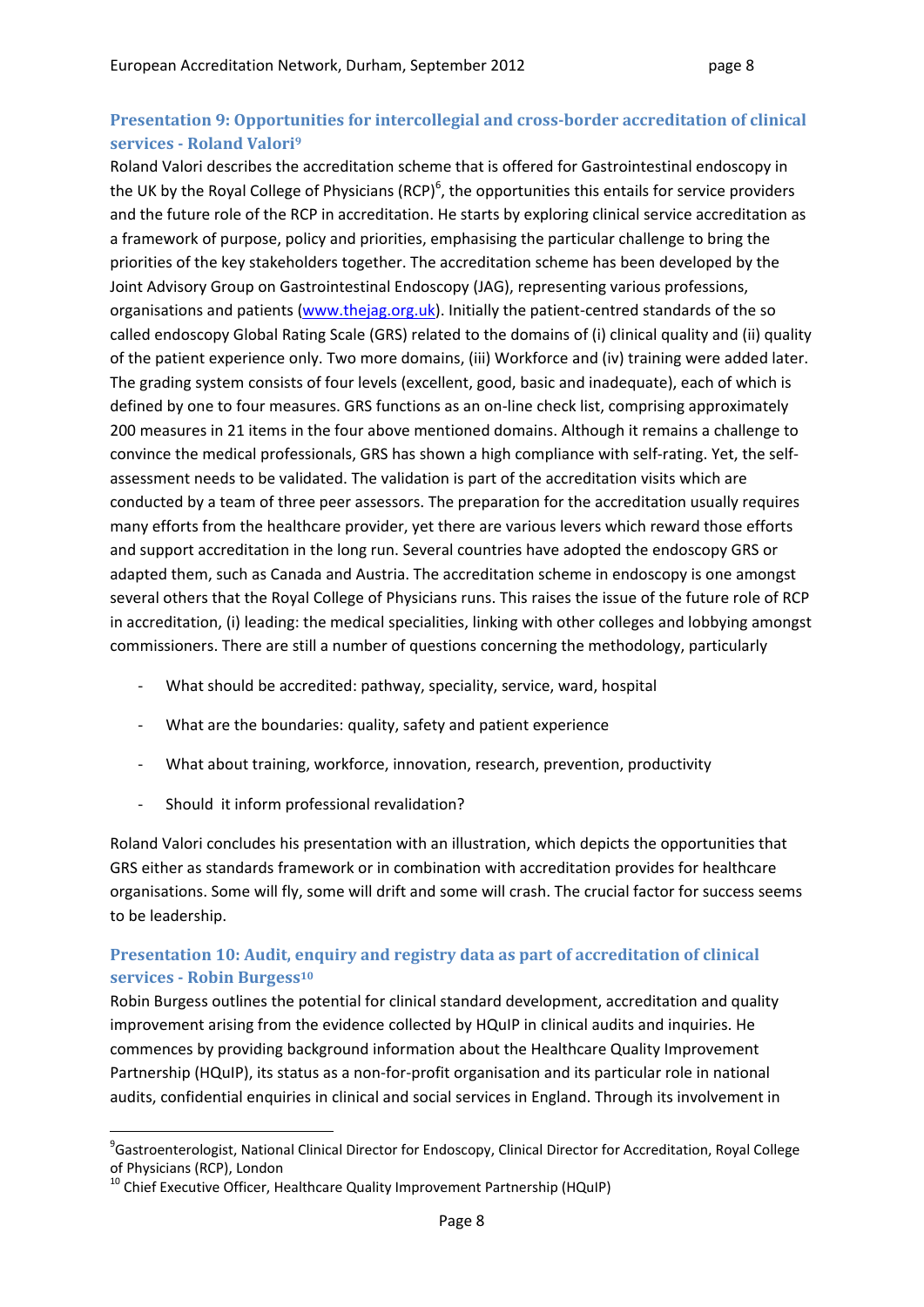national audits, it has access to a large range of high quality clinical data. For further information viz. http://www.hqip.org.uk/national-clinical-audits-including-ncapop-and-corp/ There is a limited range of clinical accreditation schemes in England. The regulation system in England sets minimum standards only, and aspiration to excellence is not a requirement for NHS hospitals. There is a great potential for the use of audit findings: the data collected in the clinical audits and confidential enquiries in the UK could be used to inform the development of accreditation standards in the UK and across Europe, if pooled with data sets from replicated audits in other European countries. This could be especially interesting for smaller countries with fewer data sets. Robin Burgess concludes his presentation with the following suggestions:

- To articulate more forcefully the vision of what clinically led accreditation schemes of clinical services could provide
- To work towards a common way of working for such schemes
- Where possible, to integrate audit data as a major source of evidence
- Potential discussion with those outside of the UK about audit

### **Discussion:**

The first question concerns the different rules about data protection, anonymisation, pseudonimisation in European member states that might be in conflict with the suggested pooling of data. Asked about the cooperation with CQC and NHS organisations, Dr Valori confirms that there is a rapid turnover of data and information which HQuIP passes to the CQC as a result of their audits. NHS organisations are obliged to participate in HQuIP audits.

Contribution made by Roland Valori, UK, and Carsten Engel from Denmark suggest bringing regulation and accreditation audits together to (i) avoid duplication in data collection and (ii) yield a scientifically more powerful data sets.

## **Presentation 11: Models for harmonising health services standards in Europe Charles Shaw**

Charles Shaw lists the various steps through which clinical practice guidelines(CPG) are developed according to the Scottish intercollegiate Guidelines Network (SIGN) – published in 'The guidelines developer's handbook'<sup>7</sup>, which includes amongst others a systematic literature review, involvement of patients, consultation and peer review, but 'not piloting'. Similar activities are formulated concerning the process and criteria that the Appraisal of Guidelines for Research and Evaluation (AGREE)<sup>8 9</sup> entails. AGREE however does explicitly include field testing. While a systematic literature review is also applied in the USA by the Agency for Healthcare Research and Quality (AHRQ)  $^{10}$  for the inclusion of CPGs in the national database, it neither envisages an explicit role for patients nor fieldtesting<sup>11</sup>. Other procedures for standards development include::

- National quality standards by NICE $^{12}$
- **Standards for external assessment by International Society for Quality in Healthcare (ISQua)**<sup>13</sup>
- CEN (viz. presentation by Rob Turpin)

Charles Shaw critically comments on approaches which exclusively rely on internal committee negotiations rather than drawing conclusions from hard evidence and data. He concludes that health-service standards must include Systematic review of scientific literature, and must involve stakeholders including patients and NGOs.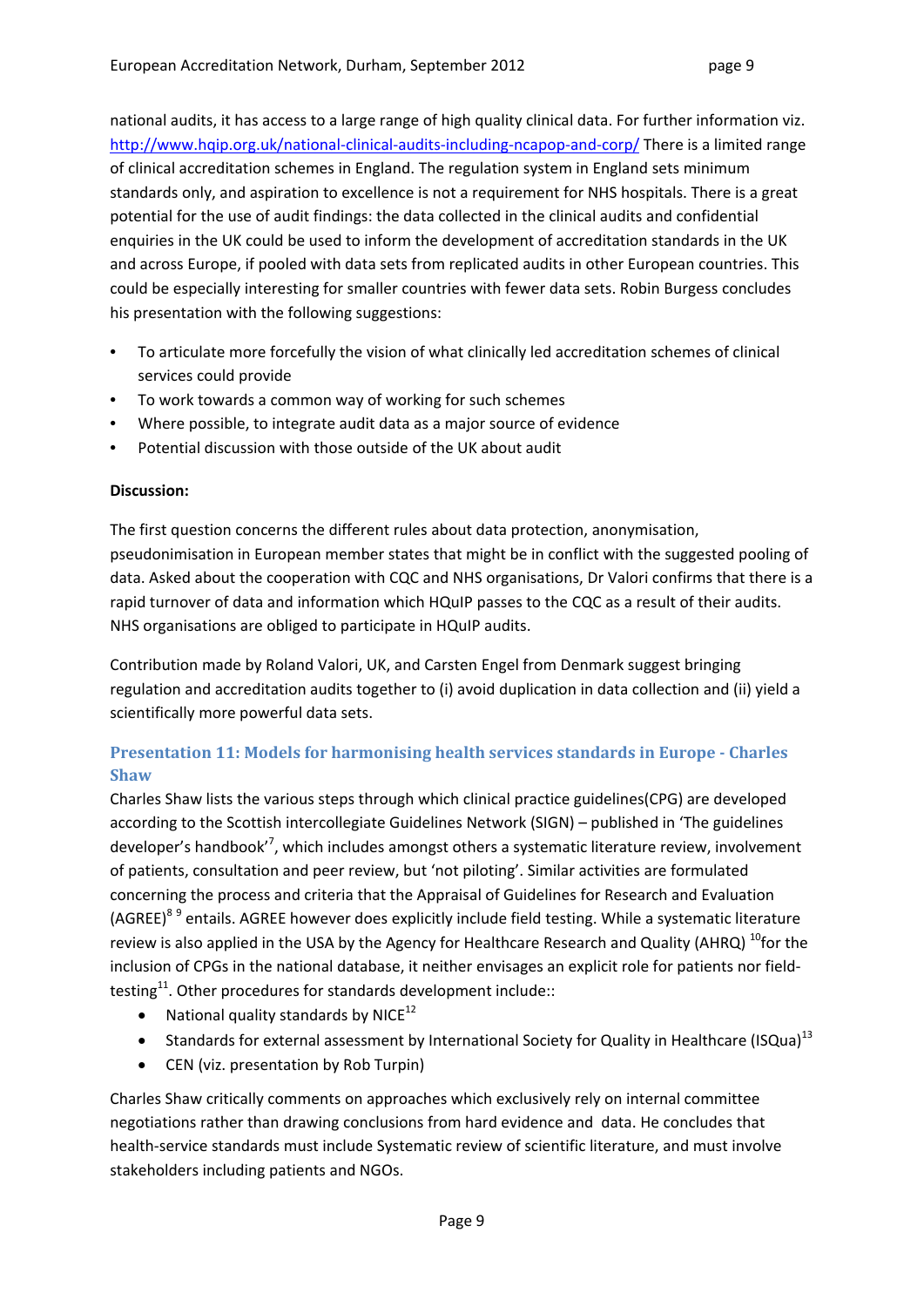### **Discussion:**

Training is mentioned as an important factor for successful assessment, alongside clear rules of how to do assessments. The content and duration of training would differ depending whether the training is about how to assess a primary healthcare centre or a highly specialised healthcare complex.

Robert Turpin suggests that standards development projects could be articulated better at the beginning and reported to the widest public to ensure sufficient time for participation. Stephen McAdam agreed it is advisable not to rush, but spend sufficient time to get to a point of starting, so that stakeholders do not feel excluded.

A further strand of the discussion deals with the advantages and disadvantages of (unified) European standards. While some of the audience emphasise the opportunities that common European standards would have especially for smaller or weaker member states in terms of saving efforts and time (i.e. efficiency) ('there are probably a number of European specialty organisations working on common standards'), quality improvement, harmonisation and equality, other participants refer to the diversity and contextual differences amongst the EU member states ('we need to recognise that things are done differently in different countries'). Acknowledging such differences and difficulties, Charles Shaw suggests codifying the process for standards development. Concerning his area, i.e. gastrointestinal endoscopy, Roland Valori considers a further European‐wide harmonisation of standards advantageous, and points to the role of European specialties organisations and cross‐ country cooperation. In further discussion, it is suggested to map the relevant national and European specialty groups, yet it remains open who could lead or host the harmonisation process. Jan Vesseur, chairperson of session 3, asks the audience whether there is any process or group that looks for gaps where guidelines are needed but not yet developed. The audience confirms that there is much variation even within a country.

### **Recommendations and next steps**

Charles Shaw invites the participants to flag up issues and ideas for activities 'that would add value'. He refers to questions which emerged from the conference presentations such as 'how a standard should be expressed', and 'how the valuable data from Danish and Swedish registries could be utilised'. The audience then engages in a discussion on the following topics/issues:

- ‐ **Use of scientific evidence in standard setting**: as it became evident during the meeting, not all standards are based on scientific evidence, many are historical only. A requirement therefore should be that those organisations that generate or employ criteria, standards or statements, reference the origin. Accreditation Canada International and the West Midlands Quality Review Service were cited as positive examples. Charles Shaw explains that electronic links can be easily embedded in digital quality manuals without obscuring the standards and criteria. As a wider approach, it has been suggested to define principles for development of service standards. This in particular concerns the CEN standards.
- ‐ **Harmonising standards amongst the specialties and across Europe**: the quandary between coherence across Europe on one side and the freedom (subsidiarity) of EU member states on the other became evident in the previous session. Overlaps and redundancies also exist amongst the various specialties. A comparative mapping could be the starting point for identifying and harmonising standards that are similar (but not identical) amongst the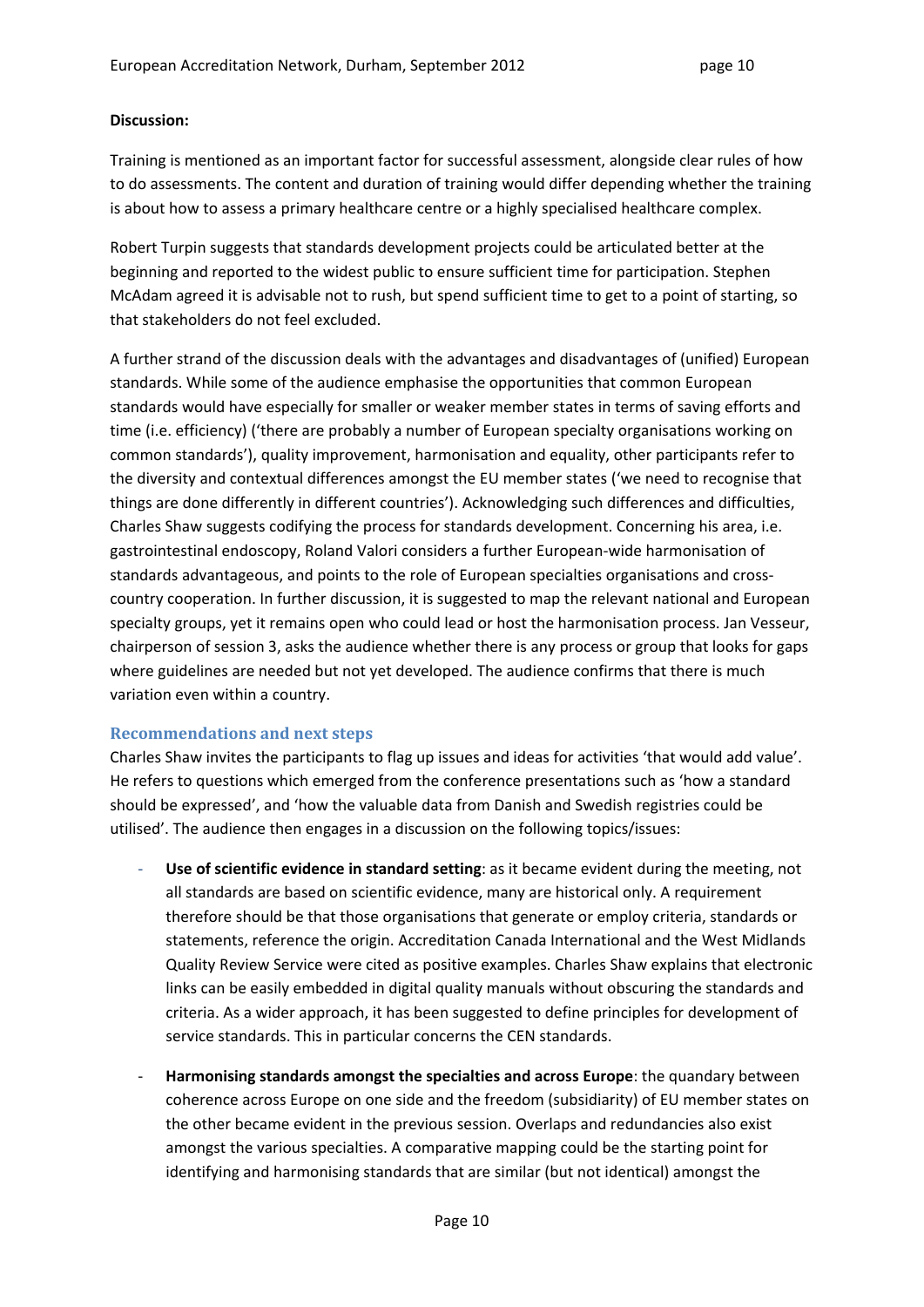various specialties. Standardising the standards development is a rather delicate, political issue, which is likely to collide with professional freedom.

- ‐ Roland Valori has been encouraged to embark on the harmonisation process with the specialties and across Europe concerning the gastro‐endoscopy accreditation standards as a pilot case. The process may start by identifying who the stakeholders are, and which would be particularly interested. This could be organised as a model / pilot project to disseminate a specialty-based assessment programme from one national NGO, via a European counterpart.
- ‐ **Generic set of standards**: further elaborating on the above, the suggestion is discussed to group – analogously to the Joint Commission ‐ all general, i.e. cross‐cutting or core, standards together as common chapters of a quality management manual, while standards that refer to specialist areas could remain as separate chapters. General issues like recruitment could be allocated in a general human resources chapter. A core set of procedures and structure would help to link the specialities.
- ‐ **Assessing the assessing organisations**: a lively discussion builds on the question of how to ensure the quality of organisations that conduct quality assessments, i.e. regulators/inspectors or accreditors. While the ISO procedures clearly define who assesses the assessors, this question is not settled for many accreditation schemes and regulators/inspectorates. The peer‐evaluation conducted by EPSO in Norway and the support EPSO received from France in designing the review are regarded a positive example that could develop into a model for other countries. If EPSO was to continue such evaluations on a broader scale, it would require substantially more resources. The suggestion is made to strengthen the links between ISQua and EPSO, since both organisations have similar goals. Jan Vesseur adds that the cross‐border directive could set such inspections in other countries as a requirement, however the peer review seems to be a more practical and independent approach, from which especially smaller states could benefit.
- ‐ **Accreditation data – confidentiality rules over transparency**: Charles Shaw points to the divide between accreditors and regulators/inspectorates in sharing information with the public about hospital assessments. The latter are typically, but not in every country, found to be more generous with publishing data. A lively discussion commences amongst the audience concerning the necessity for accreditation schemes to treat information about their clients confidentially and the interest of the regulators and the public to receive valid information about quality and safety in hospitals. Several participants such as CASPE Health Knowledge System (CHKS), IGZ, RGP express their reservations about free exchange of information between regulators and accreditation schemes. Yet, some organisations do exchange assessment data in case by case cooperation, particularly when patient safety is threatened.
- ‐ **Separation between accreditation/standard setting and assessment**: Charles Shaw refers to Australia as an example where standards are laid down by one body, but the actual auditing contracted out to independent organisations. The same applies to the ISO system where standards development and assessments are separated. Such a separation could also be considered for accreditation programmes so as to avoid a conflict of interest. A further discussion concerns the question on whether an approach which utilises generic assessors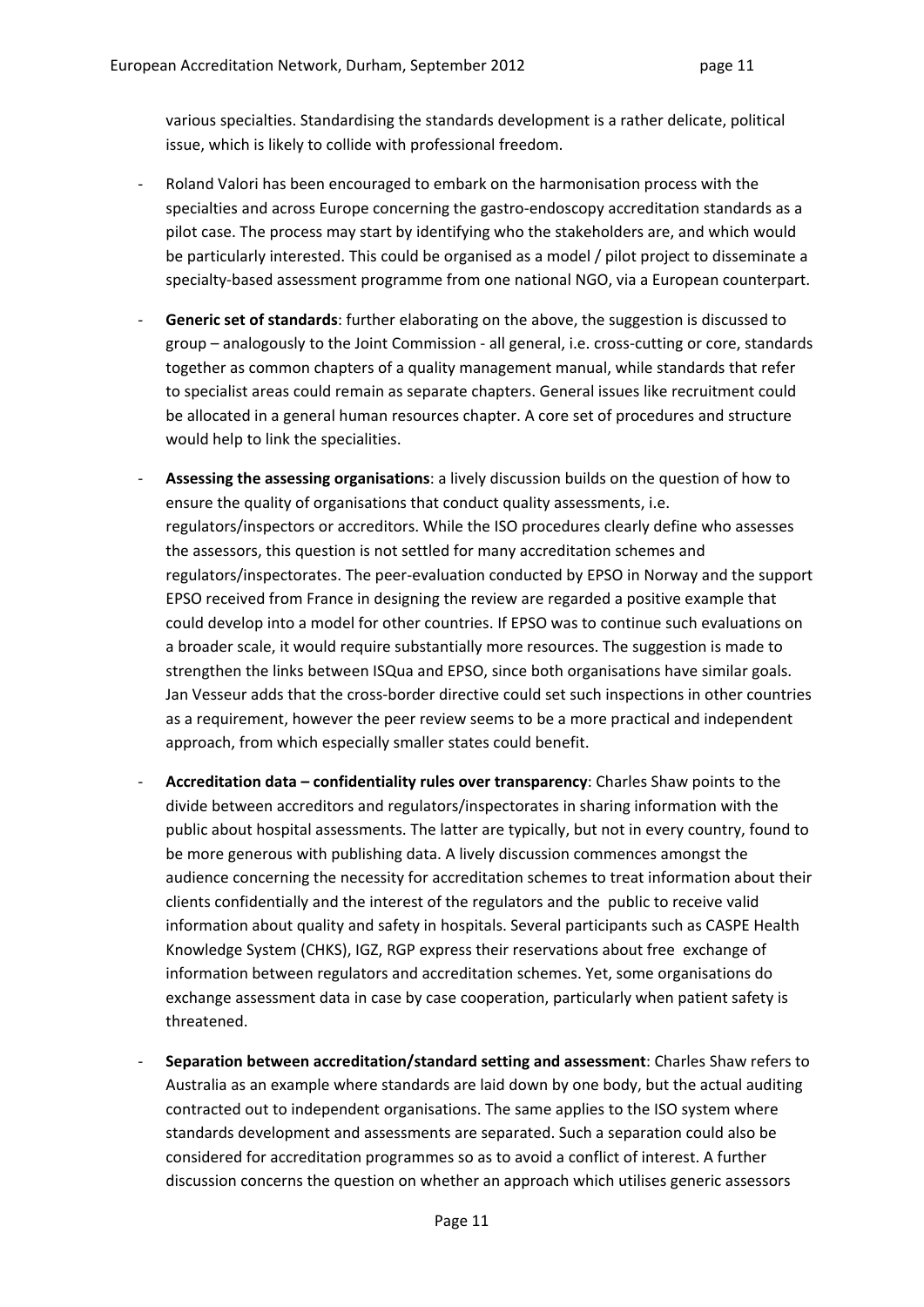undermines the peer‐review which is considered to be an essential part of accreditation. At this point, Robin Burgess points to the differences in the standard setting for hospital based accreditation, and specialty based accreditation, a topic which has not been sufficiently discussed during this meeting.

Basia Kutryba concludes referring to the many different countries and experiences in Europe and the need to equalise the standards of treatment within European healthcare. The time however needs to be right until a critical mass has gathered. Probably 'some of the players need to marinate'. She encourages the participants to come up with new ideas and conclusions, inviting them to look at the website of the DUQuE project and relevant articles published in peer reviewed journals. It is expected that the EC "cross‐border" Directive will come into force early next year. She closes the conference by thanking the organisers and audience and referring to the conference presentations which can be downloaded from the website www.tpj.pl

#### **Minutes of Meeting taken by Anne Christine Hanser**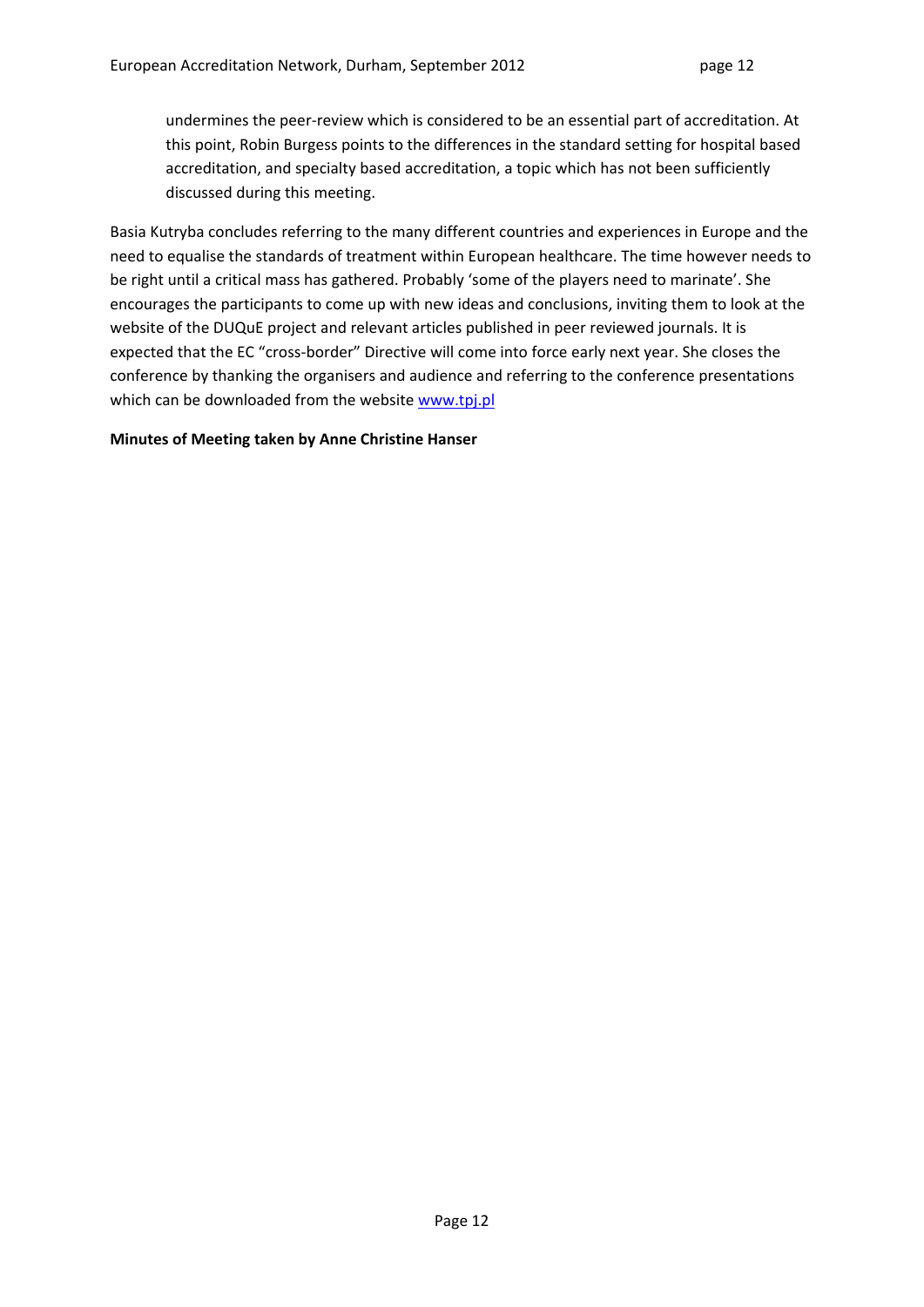# **Appendix 1 List of Acronyms**

| <b>ACSA</b>     | Anaesthesia Clinical Services Accreditation                                   |  |  |  |
|-----------------|-------------------------------------------------------------------------------|--|--|--|
| <b>AGREE</b>    | Appraisal of Guidelines for Research & Evaluation                             |  |  |  |
| <b>AHRQ</b>     | Agency for Healthcare Research and Quality                                    |  |  |  |
| <b>BSI</b>      | <b>British Standards Institution</b>                                          |  |  |  |
| CQC             | <b>Care Quality Commission</b>                                                |  |  |  |
| <b>CEN</b>      | Comité Européen de Normalisation                                              |  |  |  |
| CEO             | <b>Chief Executive Officer</b>                                                |  |  |  |
| <b>CHKS</b>     | Comparative Health Knowledge System                                           |  |  |  |
| COMAC           | Concerted action programme on quality assurance in hospitals (EC research)    |  |  |  |
| <b>CPME</b>     | Comité permanent des médicins Européens                                       |  |  |  |
| <b>DUQuE</b>    | Deepening our understating of quality improvement in Europe (EC research)     |  |  |  |
| EA              | European Partnership for Accreditation                                        |  |  |  |
| EAN             | <b>European Accreditation Network</b>                                         |  |  |  |
| EC              | <b>European Commission</b>                                                    |  |  |  |
| <b>ENQuaL</b>   | European research Network on Quality management in health care                |  |  |  |
| <b>EPSO</b>     | European Partnership of Supervisory Organisations                             |  |  |  |
| <b>ESQH</b>     | European Society for Quality in Healthcare                                    |  |  |  |
| EU              | <b>European Union</b>                                                         |  |  |  |
| <b>ExPeRT</b>   | <b>External Peer Review Technique</b>                                         |  |  |  |
| <b>GRS</b>      | <b>Global Rating Scale</b>                                                    |  |  |  |
| <b>HIW</b>      | Healthcare Inspectorate Wales                                                 |  |  |  |
| <b>HQuIP</b>    | Healthcare Quality Improvement Partnership                                    |  |  |  |
| <b>IAF</b>      | <b>International Accreditation Forum</b>                                      |  |  |  |
| <b>ILAC</b>     | International Laboratory Accreditation Cooperation                            |  |  |  |
| <b>IGZ</b>      | Health Care Inspectorate of the Netherlands                                   |  |  |  |
| <b>JAG</b>      | Joint Advisory Group                                                          |  |  |  |
| <b>MARQuIS</b>  | Methods of Assessing Response to Quality Improvement Strategies (EC research) |  |  |  |
| <b>NIAZ</b>     | Netherlands Institute for Accreditation in Healthcare                         |  |  |  |
| <b>NICE</b>     | National Institute for Health and Clinical Excellence                         |  |  |  |
| <b>RCP</b>      | Royal College of Physicians                                                   |  |  |  |
| <b>SIMPATIE</b> | Safety Improvement for Patients in Europe                                     |  |  |  |
| <b>UKAS</b>     | United Kingdom Accreditation Service                                          |  |  |  |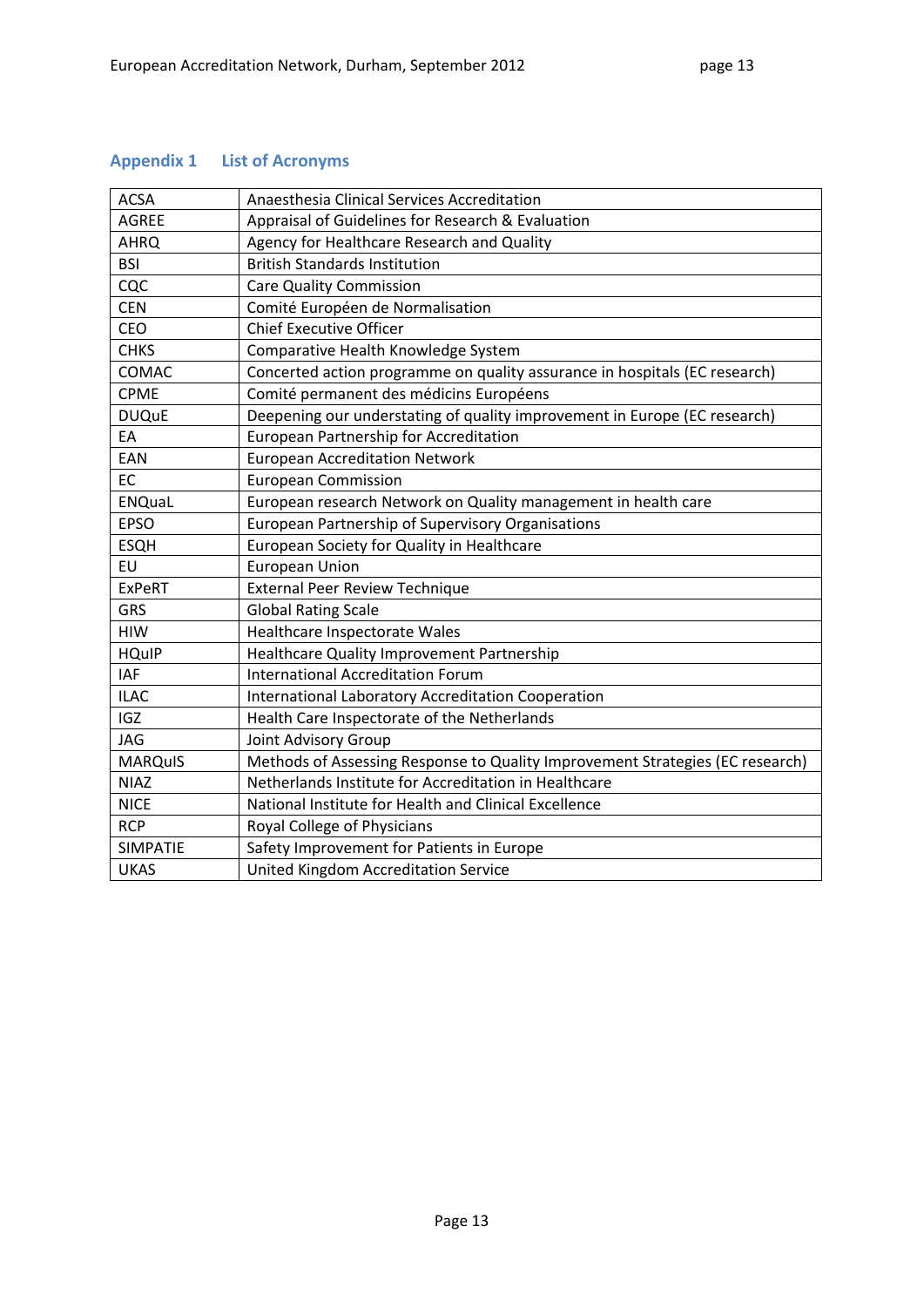| <b>First</b>   | <b>Surname</b> | Organisation                                                            | <b>Base</b> |
|----------------|----------------|-------------------------------------------------------------------------|-------------|
| Moyra          | Amess          | <b>CASPE Health Knowledge Systems (CHKS)</b>                            | UK          |
| Robin          | <b>Burgess</b> | Healthcare Quality Improvement Partnership<br>(HQIP)                    | UK          |
| Giovanni       | Caracci        | National agency for healthcare regional<br>services (AgeNAS)            | Italy       |
| Sally          | Coomber        | Royal College of Physicians, London                                     | <b>UK</b>   |
| Jacques        | Douchamps      | Free University of Brussels                                             | Belgium     |
| Carsten        | Engel          | Institute for Quality and Accreditation in<br>Healthcare (IKAS)         | Denmark     |
| Anne Christine | Hanser         | University of Bath                                                      | Germany     |
| Iuliana        | lacob          | <b>National Commission for Hospital</b><br><b>Accreditation (CoNAS)</b> | Romania     |
| <b>Basia</b>   | Kutryba        | Centrum Monitorowania Jakosci (CMJ)                                     | Poland      |
| Judit          | Lám            | National Health Fund Administration                                     | Hungary     |
| Jan            | Mackereth-Hill | International Society for Quality in Healthcare<br>(ISQua)              | Ireland     |
| Stephen        | McAdam         | Det Norske Veritas (DNV)                                                | Norway      |
| Charlie        | McLaughlan     | Royal College of Anaesthetists                                          | UK          |
| Nicola         | Malbon         | <b>DNV</b>                                                              |             |
| Jasna          | Mesarić        | Agency for Quality and Accreditation in Health<br>Care                  | Croatia     |
| John           | Powell         | Healthcare Inspectorate Wales                                           | Wales       |
| Jörg           | Pruckner       | Comité Permanent des Médecins Européens<br>(CPME)                       | Austria     |
| Carlo          | Ramponi        | Joint Commission International (JCI)                                    | Italy       |
| Tim            | Reynolds       | Royal College of Pathologists                                           | UK          |
| Charles        | Shaw           | <b>European Accreditation Network</b>                                   | UK          |
| <b>Biserka</b> | Simčič         | Ministry of Health                                                      | Slovenia    |
| Jorien         | Soethout       | Nederlands Instituut voor Accreditatie in de<br>Zorg (NIAZ)             | Netherlands |
| Paul           | Stennett       | United Kingdom Accreditation Service (UKAS)                             | UK          |
| Robert         | Turpin         | <b>British Standards Institution (BSI)</b>                              | UK          |
| Roland         | Valori         | University of Bath                                                      | UK          |
| Jan            | Vesseur        | Dutch Healthcare Inspectorate                                           | Netherlands |
| Jooske         | Vos            | European Partnership for Supervisory<br>Organisations (EPSO)            | Netherlands |

## **Appendix 2 Participants of EAN conference, Durham, September 2012**